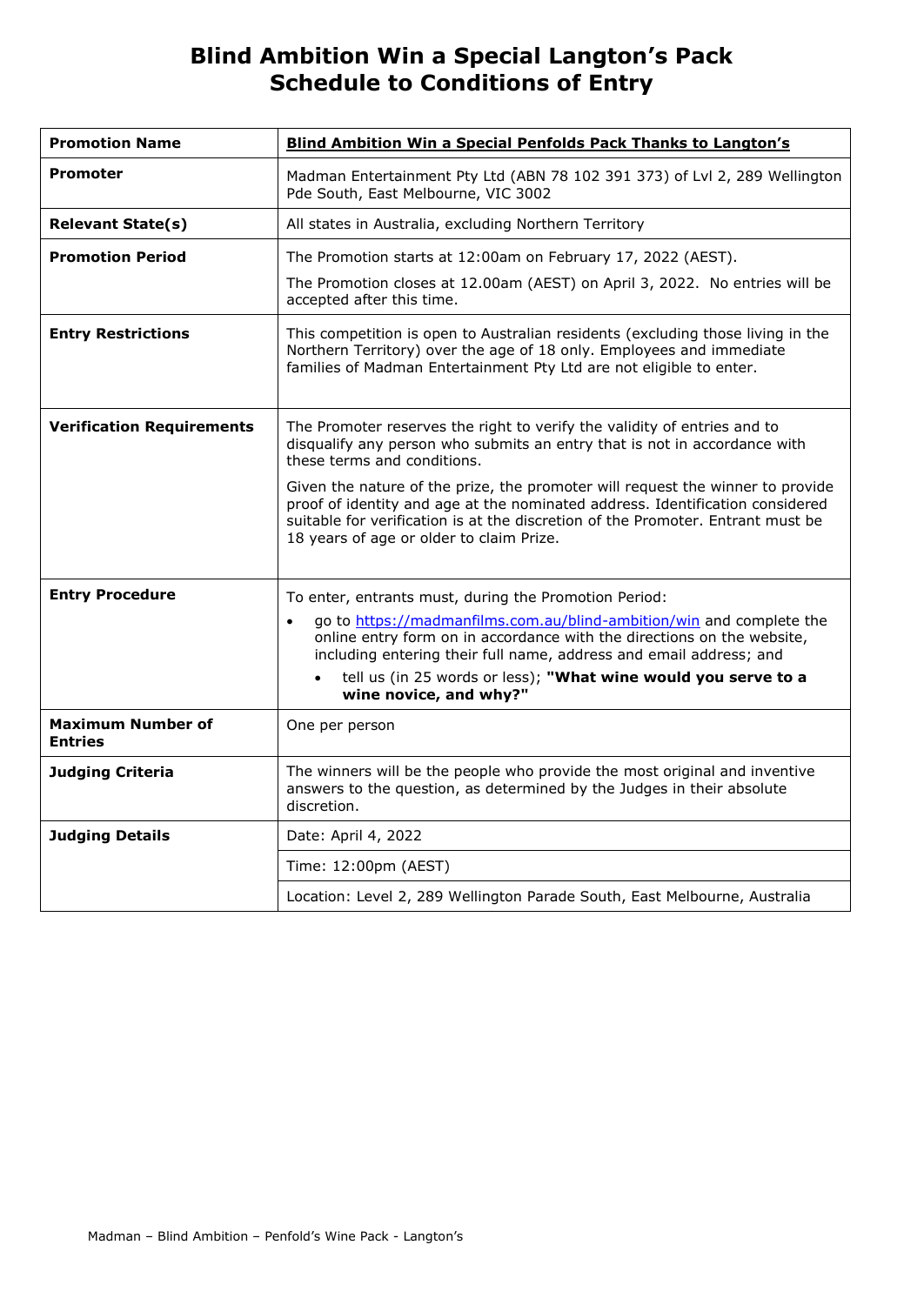| <b>Prize Details</b>                                |                                                                                                                                             |                                                                                                                                                       |               |                              |  |
|-----------------------------------------------------|---------------------------------------------------------------------------------------------------------------------------------------------|-------------------------------------------------------------------------------------------------------------------------------------------------------|---------------|------------------------------|--|
|                                                     | <b>Type</b>                                                                                                                                 | <b>Prize</b>                                                                                                                                          | No. Available | Value of each<br>Prize (RRP) |  |
|                                                     | Major                                                                                                                                       | $\bullet$ 1 x Penfolds<br>Grange Back<br>Vintage 3 pack<br>with wines from<br>1984 (\$1,100<br>RRP), 1985<br>$($1,100$ RRP)<br>and 1986 (950<br>RRP). | One           | \$3,150AUD RRP               |  |
|                                                     |                                                                                                                                             |                                                                                                                                                       |               |                              |  |
| <b>Prize Restrictions (if any)</b>                  | Promoter does not advocate overconsumption or the abuse of alcohol. If<br>Entrants choose to consume alcohol, please do so responsibly.     |                                                                                                                                                       |               |                              |  |
| <b>Total Prize Pool</b>                             | Up to \$3,150AUD (including GST).                                                                                                           |                                                                                                                                                       |               |                              |  |
| <b>Notification &amp; Publication</b><br>of Winners | Winners will be notified by email within 2 business days of selection.                                                                      |                                                                                                                                                       |               |                              |  |
| <b>Prize Claim Date</b>                             | April 13, 2022. If a prize is not claimed by this date, it will be forfeited,<br>redrawn and no cash or other alternative will be provided. |                                                                                                                                                       |               |                              |  |
| <b>Additional Terms</b>                             | The Promoter reserves the right to cancel the competition.                                                                                  |                                                                                                                                                       |               |                              |  |
|                                                     | By entering the competition, the entrant agrees to receive marketing and<br>advertising communications from Langton's.                      |                                                                                                                                                       |               |                              |  |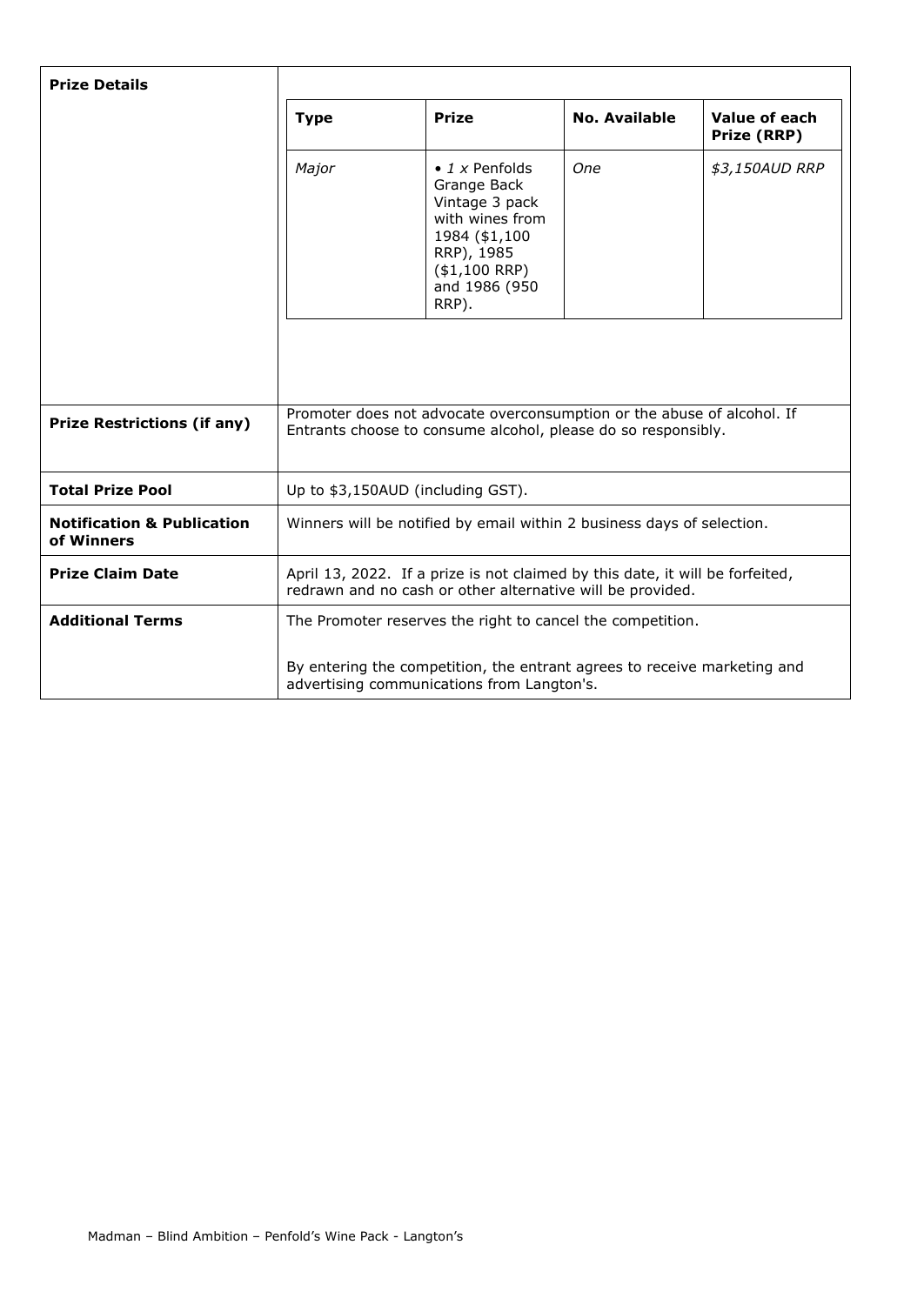# **Trade Promotion: Game of Skill**

## **Conditions of Entry**

- 1. These Conditions of Entry incorporate and must be read together with the Schedule for this Promotion. The Schedule prevails to the extent of any inconsistency with these Conditions of Entry. Participation in the Promotion constitutes acceptance of these Conditions of Entry.
- 2. Any capitalised terms used in these Conditions of Entry have the meaning given in the Schedule, except where stated otherwise.

### **Who can enter**

- 3. Entry to the Promotion is open to residents of the Relevant State/s who meet the Entry Restrictions (if any).
- 4. Directors, management, employees, officers and contractors (and their immediate families) of the Promoter or of the agencies or organisations associated with this Promotion are ineligible to enter. "Immediate families" means spouse, parent, natural or adopted child, and sibling (whether natural or adopted by a parent), whether or not they live in the same household as the director, manger, employee, officer or contractor.

### **How to enter**

- 5. The Promotion will be conducted during the Promotion Period. To enter the Promotion, entrants must complete the Entry Procedure during the Promotion Period.
- 6. Entries may only be submitted in accordance with the Entry Procedure and will not be accepted by the Promoter in any other form. Computer generated or other automated entries will not be accepted. Once submitted, entries may not be altered or deleted.
- 7. Entrants may enter the Promotion up to the Maximum Number of Entries. Multiple entries (where permitted) must be submitted separately and must each separately meet any product purchase requirement specified in the Entry Procedure (if applicable).
- 8. Entries must be received by the Promoter during the Promotion Period. Online, SMS and other electronic entries are deemed to have been received at the time of receipt into the promotion database and not at the time of transmission by the entrant.

#### **Content of entries**

- 9. Entrants must take full responsibility for the content of their entry and for ensuring that their entry complies with these Conditions of Entry. For the purposes of these content requirements, "entry content" includes any content (including text, photos, videos and email messages) that entrants submit, upload, transmit, publish, communicate or use in connection with their entry into the Promotion.
- 10. Incomplete and ineligible entries will be deemed invalid. Entries will also be deemed invalid if they breach these Conditions of Entry as determined by the Promoter in its sole discretion or any other content guidelines notified by the Promoter during the entry process for the Promotion.
- 11. Entries must be the entrant's original work. The Promoter reserves the right to verify, or to require the entrant to verify, that the entry is the entrant's original work. If an entry cannot be verified to the Promoter's satisfaction, the entry will be deemed invalid.
- 12. An entrant's entry must not include:
	- a) any image or voice of any other person without that person's express consent. Entrants warrant that if any such content is included, they have obtained the express consent of the relevant person;
	- b) any content that contravenes any law, infringes the rights of any person or is obscene, offensive, potentially defamatory, discriminatory, indecent or otherwise objectionable or inappropriate (which includes, without limitation, any content involving nudity, malice, excessive violence or swearing); and
	- c) any literary, dramatic, musical or artistic work, any audio-visual or sound recording, or any other item in which copyright subsists, unless the entrant is entitled to do so. If an entrant has any doubts about whether they have the right to include any content (for example, recorded music) they must not include it. By including any such content in their entry, the entrant warrants that they have the permission of the relevant copyright owner to do so and that this permission allows the Promoter to use the entry in accordance with these Conditions of Entry.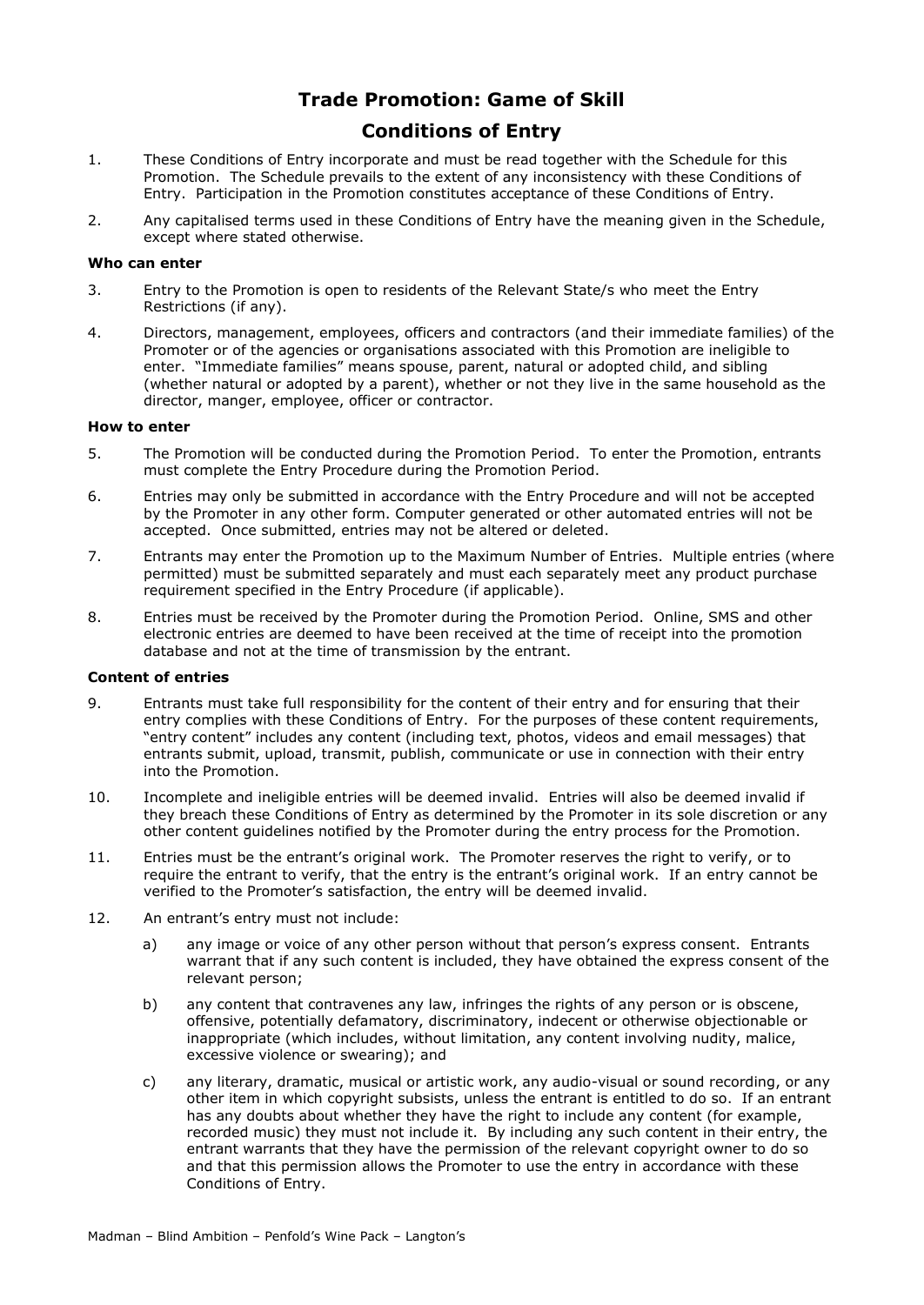- 13. The Promoter may, in its absolute discretion, edit, modify, delete, remove or take-down any part of an entrant's entry.
- 14. By submitting an entry to the Promotion, each entrant agrees to assign all rights in the entry to the Promoter and consents to the Promoter using the entry in any manner the Promoter wishes (including modifying, adapting or publishing the entry, whether in original or modified form, in whole or in part or not at all), by way of all media, without payment to the entrant (of royalties, compensation or otherwise). By submitting an entry, each entrant consents to any dealings with the entry that may otherwise infringe their moral rights in the entry. The Promoter may copy any content submitted as part of an entry, cause the content to be seen and/or heard in public, and communicate the content to the public. It may also allow third parties to do these things.

#### **Facebook promotions**

- 15. If the Promotion is conducted via the Facebook Platform:
	- a) Entrants acknowledge that the Promotion is in no way sponsored, endorsed or administered by, or associated with, Facebook.
	- b) Entrants acknowledge that any information they provide in connection with the Promotion is provided to the Promoter and not to Facebook.
	- c) Any questions, comments or complaints regarding the Promotion will be directed to the Promoter, not to Facebook.
	- d) Entrants release Facebook and its associated companies from all liability arising in respect of the Promotion.

#### **How winners are determined and notified**

- 16. The Promotion is a game of skill; chance plays no part in determining the winners. Each valid entry will be individually judged (by representatives of the Promoter) based on, amongst other things, the Judging Criteria. The judges' decisions are final and no correspondence will be entered into.
- 17. Judging will be conducted in accordance with the Judging Details. The best valid entry or entries (as applicable) will be awarded a prize in accordance with the Prize Details.
- 18. If a winning entry is deemed not to comply with these Conditions of Entry, the non-complying entry will be discarded and a new winner of the prize will be determined by selecting the next best ranking entry (as determined by the Promoter in its sole discretion).
- 19. Winners will be notified as specified in the Schedule. The Promoter and the companies and agencies associated with this Promotion may also publish the name and State/Territory of winners on their website(s) and in trade publications. By entering this Promotion, each entrant requests that his or her full address not be published.

#### **Prizes**

- 20. The prize(s) are specified in the Prize Details. The prize(s) are subject to any restrictions specified in the Schedule. The total prize pool is specified in the Schedule.
- 21. If the one of the people taking or participating in a prize is under 18 years of age, a parent or legal guardian of that person must be present for the duration of the prize, as one of the participants.

### **Claiming prizes**

- 22. Prizes must be claimed by the Prize Claim Date in accordance with any claim instructions set out in the Schedule.
- 23. If a prize is not accepted or claimed by the Prize Claim Date, the relevant winner's entry will be deemed invalid and the Promoter reserves the right to distribute the unclaimed prizes to the next best ranking entry or entries (as applicable), as determined by the Promoter in its sole discretion. Winners of unclaimed prizes will be notified in writing.

### **General bits (boring but important)**

24. The Promoter accepts no responsibility for any problems or technical malfunction of any communication network or for any late, lost, incomplete, incorrectly submitted, delayed, illegible, corrupted or misdirected entries, claims or correspondence whether due to error, omission, alteration, tampering, deletion, theft, destruction, transmission interruption, communications failure or otherwise. The Promoter has no control over telephone communications, networks or lines and accepts no responsibility for any problems associated with them, whether due to traffic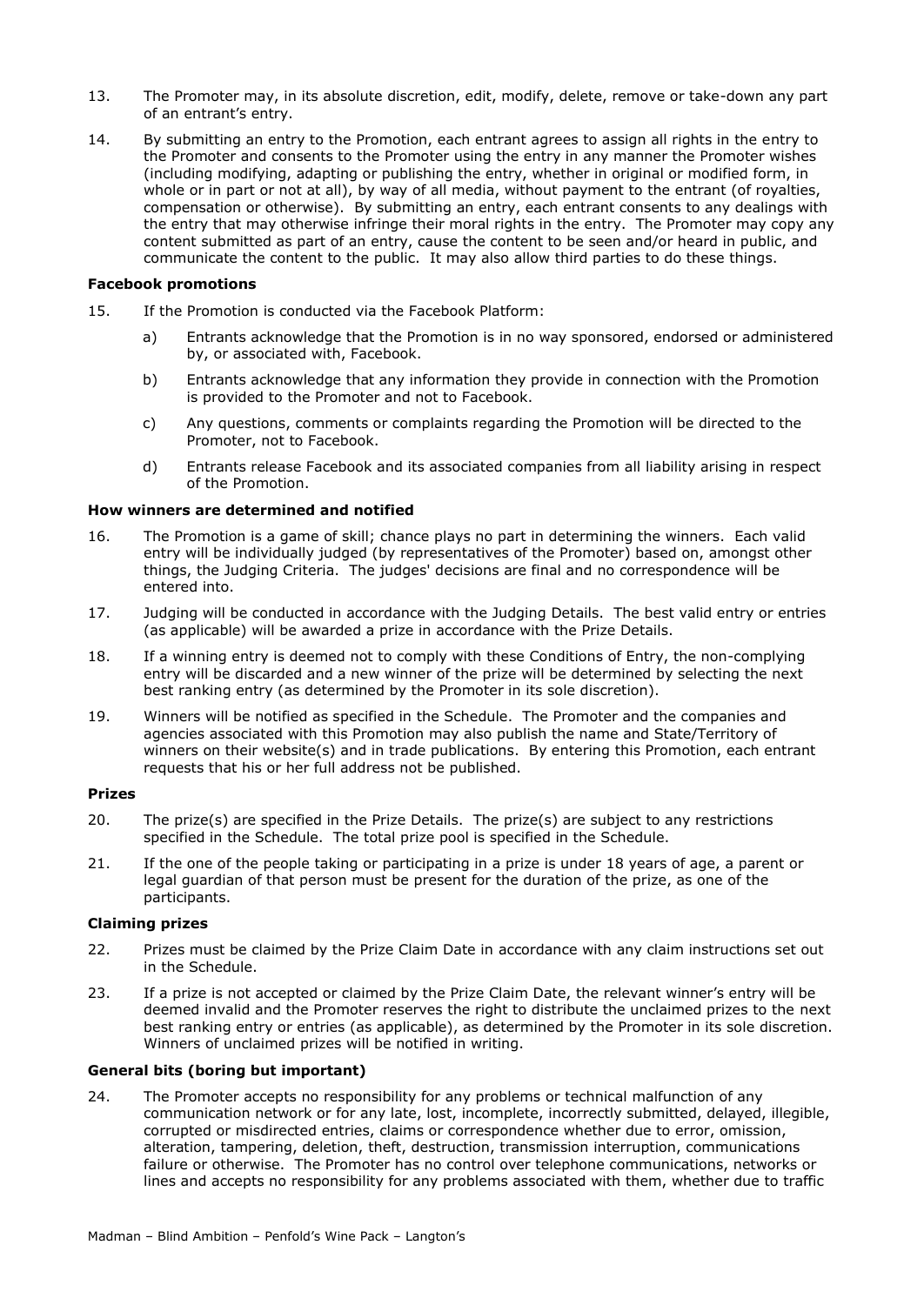congestion, technical malfunction or otherwise. The Promoter is not liable for any consequences of user error including (without limitation) any costs incurred.

- 25. The Promoter may, at its sole discretion, declare any or all entries made by an entrant invalid, and prohibit further participation by an entrant in this Promotion, if the entrant:
	- a. fails to verify their personal details and/or eligibility to enter the Promotion to the Promoter's satisfaction;
	- b. tampers with or benefits from any tampering with the entry process or the operation of the Promotion;
	- c. submits an entry which in the Promoter's opinion is not in accordance with these Conditions of Entry;
	- d. acts in a disruptive manner or with the intent to annoy, abuse, threaten or harass any other person; or
	- e. engages in conduct in entering the Promotion which in the Promoter's opinion is fraudulent, misleading, deceptive or generally damaging to the goodwill or reputation of the Promotion and/or Promoter. This includes where entrants share receipts or product labels to enter the Promotion or where entrants use multiple names or addresses to register multiple entries.
- 26. Entrants must comply with the Verification Requirements. The Promoter may require entrants to provide these to the Promoter or its agent as part of the entry verification or prize claim process. Failure to provide these to the Promoter's satisfaction will result in the relevant entry being declared invalid (and, at the Promoter's discretion, in all of the entrant's entries being declared invalid).
- 27. All entries will be the property of the Promoter and will not be returned.
- 28. Prizes are not transferable or exchangeable and, except for cash prizes, cannot be redeemed for cash or any other form of compensation. The value of each prize is accurate as at the time of preparation of this material. The Promoter accepts no responsibility for any variation in the value of a prize after that date. If a prize is unavailable for any reason, the Promoter may substitute it for another item of equal or higher value, subject to the approval of the relevant authorities in the Relevant State(s), if required. If a winner does not take an element of a prize at the time stipulated by the Promoter, then that element of the prize will be forfeited by the winner and neither cash nor any other form of compensation will be supplied in lieu of that element of the Prize. The Promoter accepts no other liability or responsibility for any loss incurred by a winner or any other party if any prize (or any part of a prize) is unavailable for any reason.
- 29. If requested by the Promoter, entrants and winners (or their companion(s), if applicable) must sign (or procure that their parent/guardian signs) an indemnity and exclusion of liability form provided by the Promoter, in favour of the Promoter and all parties involved in this Promotion and/or providing the prize, before they participate in the Promotion and/or the prize. If they or their parent/guardian do not sign that form within the time specified by the Promoter, they will not be able to participate and the relevant entrant's or winner's entry or claim will be deemed invalid.
- 30. If requested by the Promoter, entrants and winners (and their companion(s), if applicable) must participate in all promotional activity (such as publicity and photography) surrounding this Promotion or their winning of a prize, free of charge, and they consent to the Promoter and its associated companies and agencies using their name and image in promotional material.
- 31. If for any reason any aspect of this Promotion does not or is not capable of running as planned, including by reason of infection by computer virus, network failure, bugs, tampering, unauthorised intervention, fraud, technical failures or any cause beyond the control of the Promoter which corrupts or affects the administration, security, fairness, integrity or proper conduct of this Promotion, the Promoter may in its sole discretion cancel, terminate, modify or suspend the Promotion, or invalidate any affected entries, subject to the approval of the relevant authorities in the Relevant State(s), if required.
- 32. The Promoter's decisions in connection with the Promotion are final and no correspondence will be entered into.
- 33. Entrants acknowledge that there may be inherent risks in some aspects of the Promotion or the prize and that participation in the Promotion or the prize may involve participating in dangerous activities. By entering this Promotion and/or accepting the prize, entrants accept that risk for themselves and for their companion(s) (if applicable).
- 34. The Promoter, its associated agencies and companies and the agencies and companies associated with this Promotion (including Facebook, if the Promotion is conducted via a Facebook Platform)